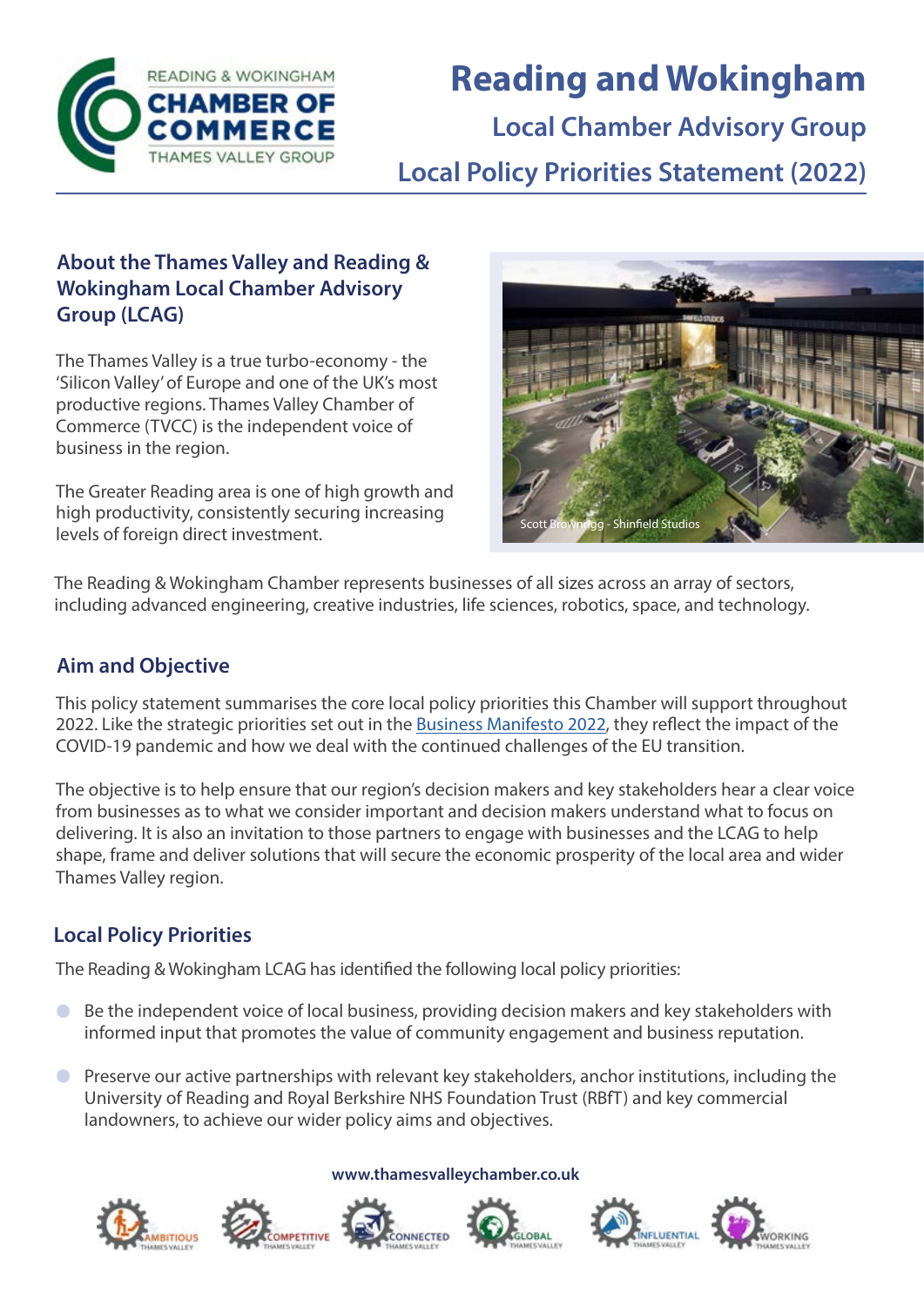

# **Reading and Wokingham**

# **Local Chamber Advisory Group**

**Local Policy Priorities Statement (2022)**

- Encourage proposals that can help secure the appropriate mix of development and the highest  $\Box$ standard of urban design, planning, and infrastructure provision.
- Work with industry and key stakeholders in the education and training sector to support initiatives that will help secure skills development and training.
- Support appropriate local transport initiatives that strengthen confidence in travelling by public transport and lead to its sustained recovery.
- Monitor progress in the preparation of the revised Local Plan Update: [Revised Growth Strategy](file://C:\\Users\garethralphs\Downloads\LPU Revised Growth Strategy November 2021.pdf) for  $\bullet$ Wokingham Borough and contribute accordingly.
- Support proposals that strength public transport connections to Heathrow airport.  $\Box$
- Maintain our long-term commitment for the third River Thames crossing.  $\Box$
- Foster stronger business-focused relationships with all levels of education, to build a greater  $\bullet$ understanding of the world of work and the skills and knowledge required of business for its future workforce. Promote initiatives that encourage business and academic institutions to focus on skills transfer and diversification.
- Maintain support to existing exporters and help new businesses grow their trade activity.  $\bullet$
- **•** Promote initiatives that support a green recovery, and proposals that are helping to build a local economy centred around net-zero, sustainability principles and social purpose.
- Support initiatives that re-imagine Reading and Wokingham town centres, encourage appropriate  $\bullet$ levels of investment and active town centre management that will help secure their future vitality, vibrancy, and employment opportunities.
- Maintain our efforts to promote the sectors where Reading and Wokingham are evidentially strong  $\bullet$ and support new investors to deliver sustained levels of activity that secures higher volumes and value FDI projects.
- Support plans for the redevelopment of the RBfT, helping re-imagine healthcare provision across  $\bullet$ Berkshire.







OMPETITIVE